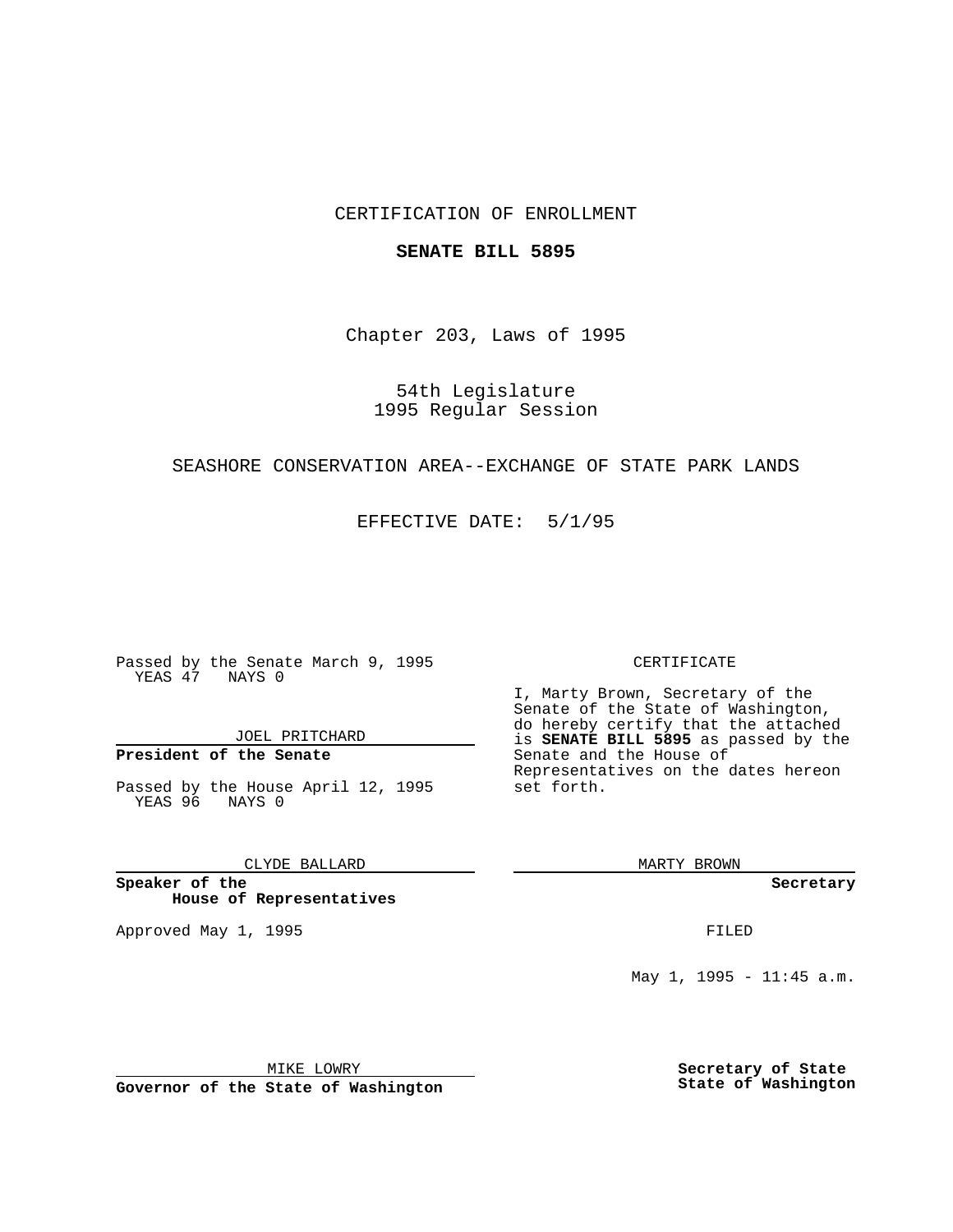# **SENATE BILL 5895** \_\_\_\_\_\_\_\_\_\_\_\_\_\_\_\_\_\_\_\_\_\_\_\_\_\_\_\_\_\_\_\_\_\_\_\_\_\_\_\_\_\_\_\_\_\_\_

\_\_\_\_\_\_\_\_\_\_\_\_\_\_\_\_\_\_\_\_\_\_\_\_\_\_\_\_\_\_\_\_\_\_\_\_\_\_\_\_\_\_\_\_\_\_\_

Passed Legislature - 1995 Regular Session

**State of Washington 54th Legislature 1995 Regular Session By** Senator Snyder

Read first time 02/13/95. Referred to Committee on Ecology & Parks.

 AN ACT Relating to permitting the exchange of state park lands within the Seashore Conservation Area; amending RCW 43.51.685; and declaring an emergency.

BE IT ENACTED BY THE LEGISLATURE OF THE STATE OF WASHINGTON:

 **Sec. 1.** RCW 43.51.685 and 1988 c 75 s 18 are each amended to read as follows:

 Lands within the Seashore Conservation Area shall not be sold, 8 leased, or otherwise disposed of, except as herein provided. The commission may, under authority granted in RCW 43.51.210 and 43.51.215, 10 exchange state park lands in the Seashore Conservation Area for lands of equal value to be managed by the commission consistent with this chapter. Only state park lands lying east of the Seashore Conservation Line, as it is located at the time of exchange, may be so exchanged. The department of natural resources may lease the lands within the Washington State Seashore Conservation Area as well as the accreted lands along the ocean in state ownership for the exploration and production of oil and gas: PROVIDED, That oil drilling rigs and equipment will not be placed on the seashore conservation area or state-owned accreted lands.